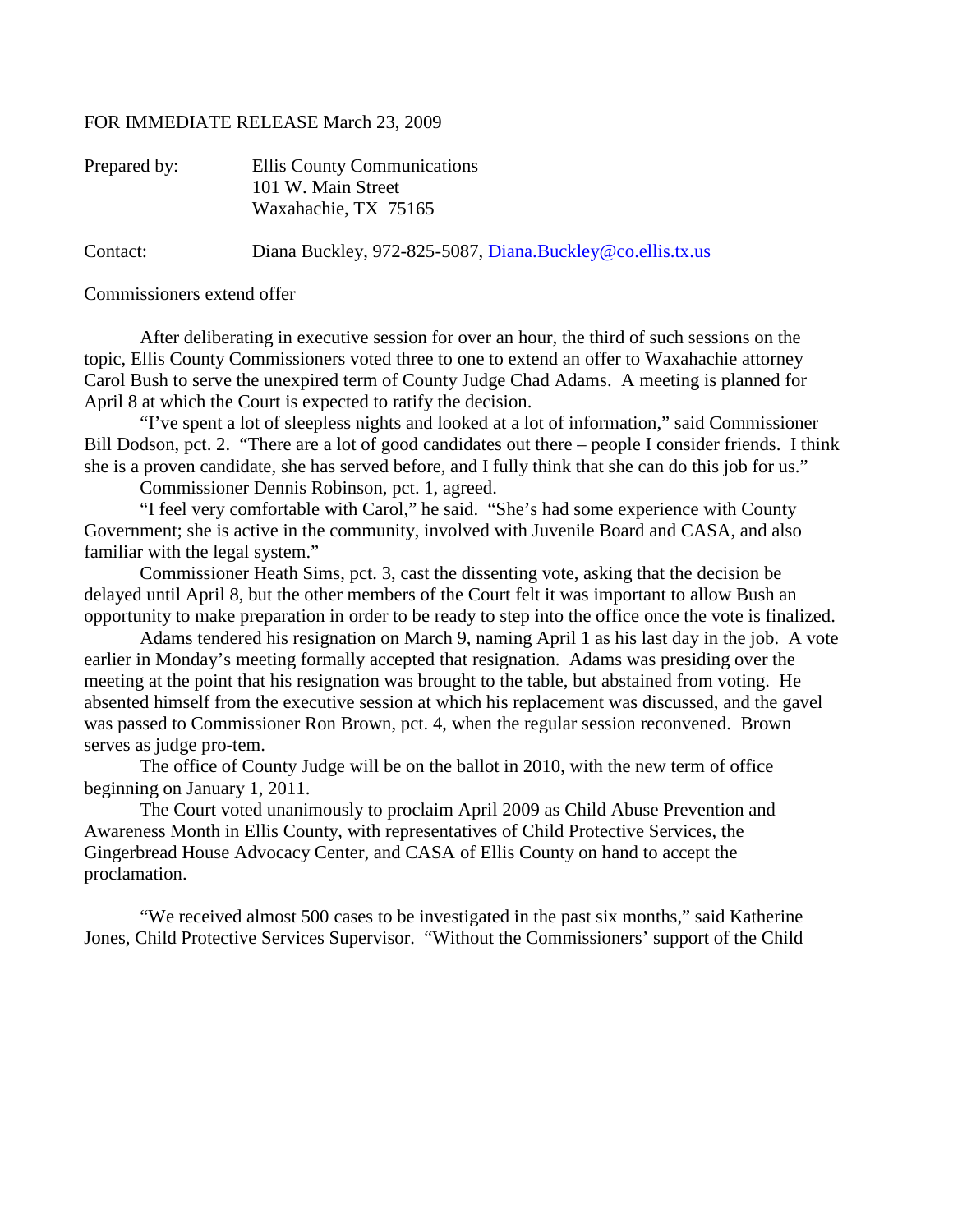Welfare Board, CASA, and the Gingerbread House, our work would be even more daunting."



In other business, Commissioners:

- Approved a resolution opposing Senate Bill 320 in the  $81<sup>st</sup>$  Texas Legislature, which would require that Justices of the Peace in counties with more than 200,000 in population be licensed to practice law;
- Approved a contract with First Care Medical testing for pre-employment and random drug and alcohol screening and DNA testing;
- Accepted a grant from the Texas Commission on Environmental Quality in the amount of \$20,954.30 for the Clean Vehicle Fleet Project and authorized the purchase of a specific vehicle for Constable Precinct 4;
- Listened to a proposal made by Sims to alter Court Order Number 69.03 regarding the duties and responsibilities of the County Judge and Commissioners' Court in supervision and management of certain employees and suggested that the County and District Attorney's office work with Sims to reduce his request to writing;
- Removed from table an item requesting approval of construction costs and associated professional fees for the below grade street crossing, or tunnel, which is the completing link of the secured prisoner walkway from the jail to the new courts building and subsequently approved those costs and fees;
- Authorized the County Judge to sign a pipeline right of way easement with Atmos Energy Corporation;
- Approved payment to Atmos Energy Corporation of \$6500 for unforeseen labor costs associated with rerouting the pipeline along Main and Clift Streets in Waxahachie;
- Authorized the County Judge to sign a contract with Electra Link for low voltage structured cabling associated with the Bond program;
- Granted a set-back variance to Michael Driggers, pct. 2;
- Approved a replat in the Hugh McDaniel Addition, pct 4;